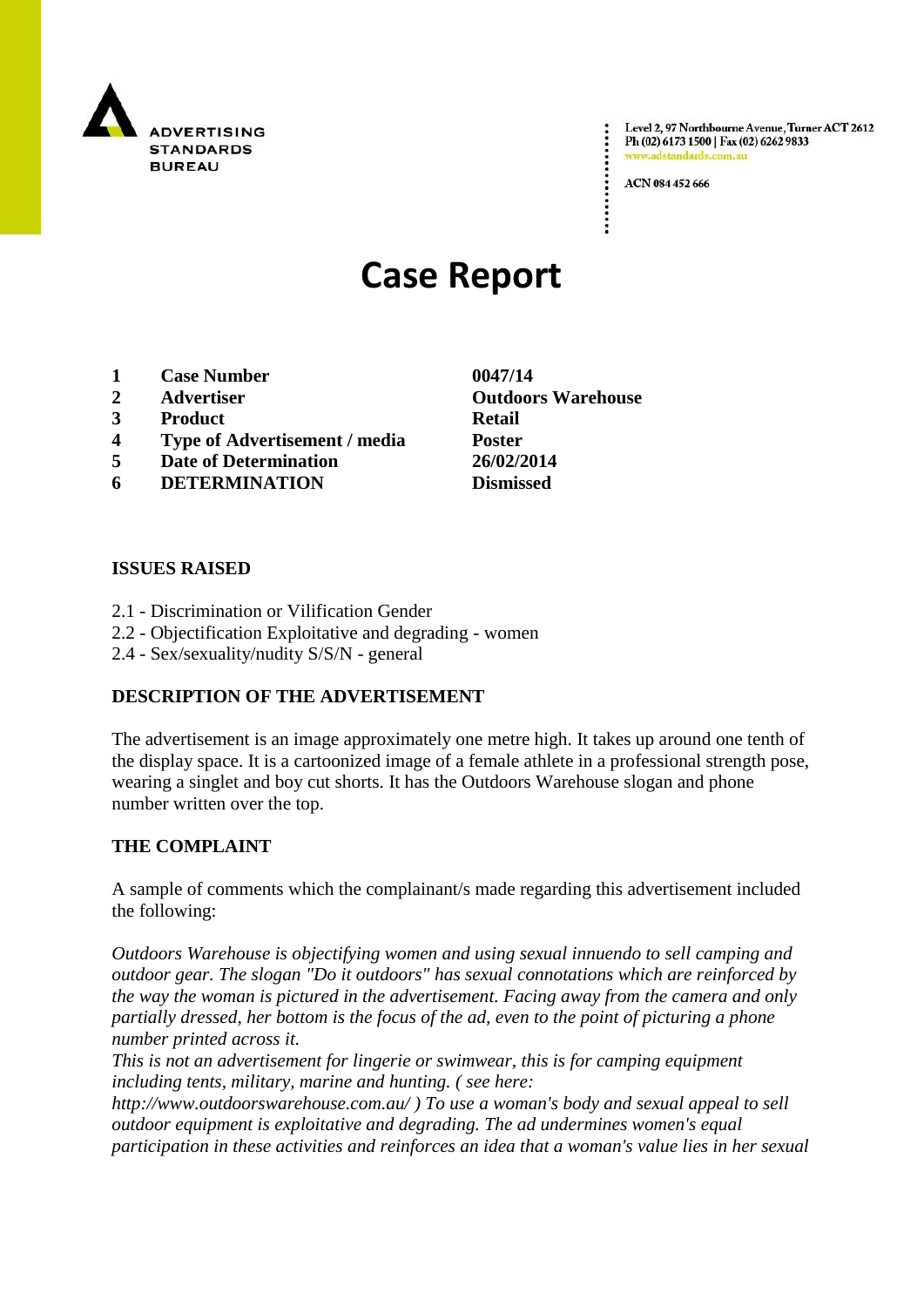*appeal. The ad is on a main road so all travelling along this road are subject to this harmful message.*

### **THE ADVERTISER'S RESPONSE**

Comments which the advertiser made in response to the complainant/s regarding this advertisement include the following:

*Thank you for allowing us at Outdoors Warehouse to respond to the complaint. We would like the board to consider the detailed information below before making its decision. We wish to express that we do not consider the Advertisement to in any way be in breach of the Code. In accordance with Section 2 of the Advertisers Code of Ethics, we feel the window advertisement on Olsen Avenue is entirely appropriate in the context of our business. The window advertisement was created from an original image of an athlete during a fitness competition, and digitally altered to ensure we are emphasising the theme of Outdoors Warehouse. Our theme colours of black and green are dominant in the image, used boldly through the clothing and company font. The entire image has been cartoon-ized and highlights have been enhanced showing Outdoors Warehouse as a bright, fun company to deal with. We believe the advertisement does not objectify women or use sexual connotations in any way. The ad was created to encourage fellow outdoor enthusiasts, male and female, to get out and enjoy the endless ways you can embrace the outdoors. Complaint One:*

*"Outdoors Warehouse is objectifying women and using sexual innuendo to sell camping and outdoor gear"*

*A leading purpose of the window advertisement is to show that women too can take part in outdoor activities and are in fact, encouraged to shop at Outdoors Warehouse. The lady in the ad is a friend of Outdoors Warehouse, with the original image being sourced from a fitness competition and has been cartoon-ized. Her whole body is not shown, as we particularly emphasised on how happy and confident she is in her expression and stance, and we hoped this would encourage other females to get out and enjoy the outdoors too. Equally as important, the ad also displays our website colours, bolded slogan and call-to-action details. Thus providing an obvious level of coverage and discretion for the lady, and also the necessary details in order for the viewer to be able to contact us if they would like more information about Outdoors Warehouse.*

*Complaint Two:*

*"The slogan Do It Outdoors has sexual connotations"*

*Our slogan "Do It Outooors" is printed on most of our marketing materials (including our uniforms) and is in no way sexually suggestive. It is a widely recognised open phrase that is used worldwide in numerous companies promoting outdoors and fitness. The slogan has our company colours and wood-like font (Burnstown Dam) to strongly relate to the outdoor theme. The broad expression ensures fellow outdoor enthusiasts that by doing "it" outdoors, you can do "anything" outdoors.*

*Complaint Three:*

*"This is not an advertisement for lingerie or swimwear"*

*The cartoon-ized lady in the advertisement is a digitally altered image of an athlete during a fitness competition wearing a two piece sportswear/active wear including sports top and boy cut pants in a strong athletic stance. This is highly relevant to our website as they are similar to those worn by athletes and sportswomen for outdoors activities ie. Running/ Swimming/ Boating/ Sports/ Hiking etc. As our company has only been established since 2009 we are applying for quality new brands to add to our selection on a weekly basis. Our long term*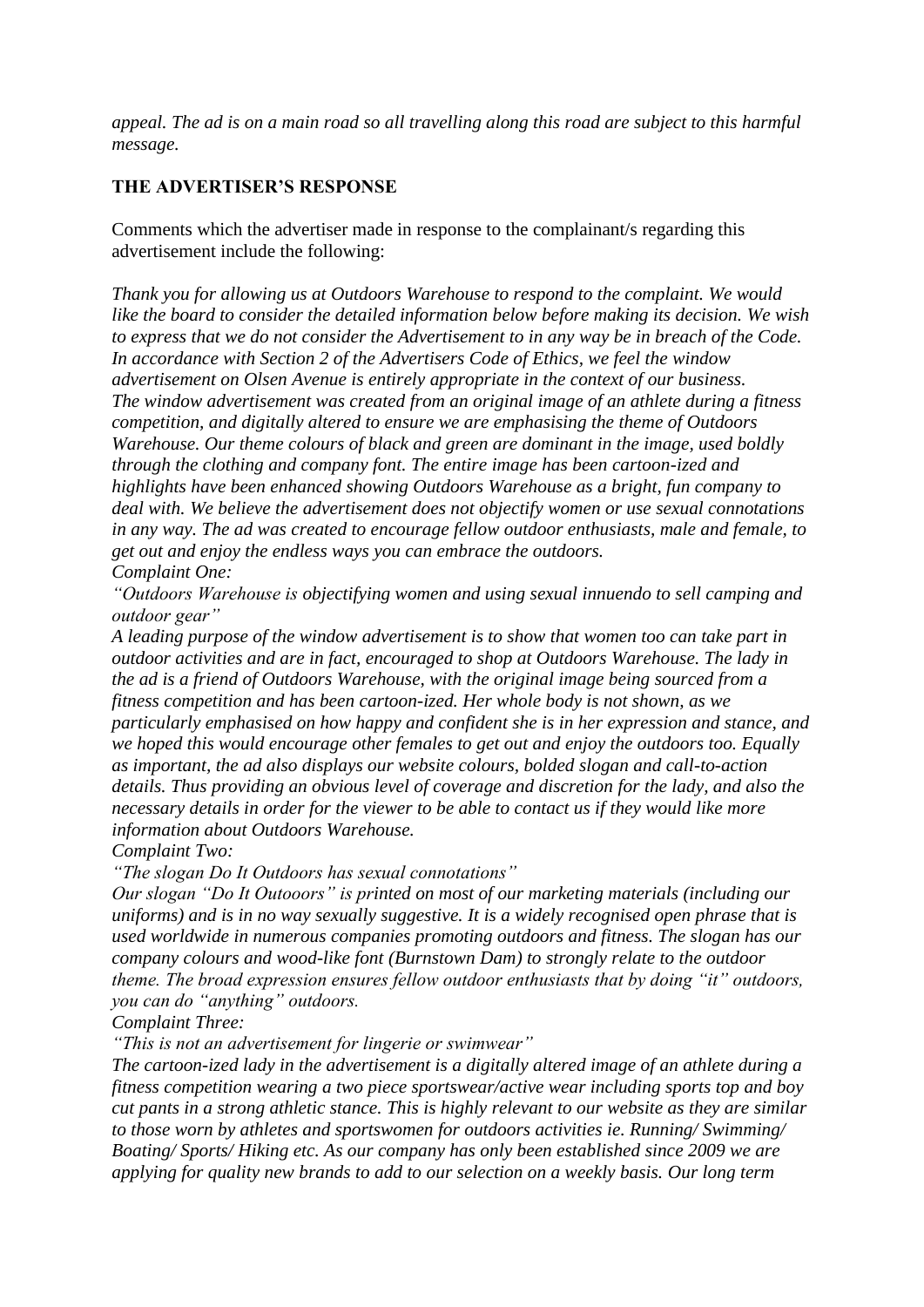*goal for Outdoors Warehouse is to provide a comprehensive range of outdoor gear including apparel, swimwear and sportswear. Again to make sure we flow with the colour theme on our website, the sports top the lady is wearing had the detail altered to display camouflage print. Complaint Four:*

*"The ad undermines women's equal participation in these activities"*

*When creating our ad it was deliberate that the lady was a big part of the image to make our store more appealing to other females, as we wanted them to feel comfortable shopping with us as we did not want to come across as a boys club/shop. We take great pride in the amount of ladies who are interested in our store and also our social news feeds, and in fact 43% of our social followers are female. We have a very large range of products in our site that are male and female suited, with most products appealing to both.*

*We strongly believe the window advertisement is clearly relevant to our business as we advertise a very broad range of outdoor gear and encourage both males and females to shop with us. It does not portray females or depict material in a way that discriminates against or vilifies any person or section of society in any grounds, does not employ exploitative or degrading sexual appeal and does not fail to treat sexuality with sensitivity. We believe the advertisement featured is a legal, decent and honest representation of Outdoors Warehouse and considers our future prospects for Outdoors Warehouse. We appreciate the concern of the complaint and respectfully believe it should be dismissed.*

## **THE DETERMINATION**

The Advertising Standards Board ("Board") considered whether this advertisement breaches Section 2 of the Advertiser Code of Ethics (the "Code").

The Board noted the complainant's concern that the advertisement depicts an image of a woman which is objectifying and that the accompanying text, "Do it outdoors", has sexual connotations which are not appropriate for outdoor display.

The Board viewed the advertisement and noted the advertiser's response.

The Board considered whether the advertisement complied with Section 2.1 of the Code which requires that 'advertisements shall not portray or depict material in a way which discriminates against or vilifies a person or section of the community on account of race, ethnicity, nationality, gender, age, sexual preference, religion, disability, mental illness or political belief.'

The Board noted that the advertisement features an image of a woman wearing a camouflage cropped sports bra top and black shorts with a telephone number written across her bottom. The Board noted the complainant's concern that that the use of a woman in bikini style clothing promoting the sale of outdoor equipment undermines women's equal participation in these activities. The Board considered that the woman in the advertisement is presented as strong and healthy is not sexualised. The Board noted that the woman looks like she is exercising and considered that exercise and outdoor wear is relevant to the product advertised. The Board noted that the advertiser's products are aimed at both men and women and considered that overall the advertisement does not portray or depict material in a way which discriminates against or vilifies a person or section of the community on account of gender. The Board determined that the advertisement did not breach Section 2.1 of the Code.

The Board considered whether the advertisement was in breach of Section 2.2 of the Code. Section 2.2 of the Code states: "Advertising or marketing communications should not employ sexual appeal in a manner which is exploitative and degrading of any individual or group of people."

The Board noted the complainant's concern that the advertisement presents an image of a woman which is objectifying.